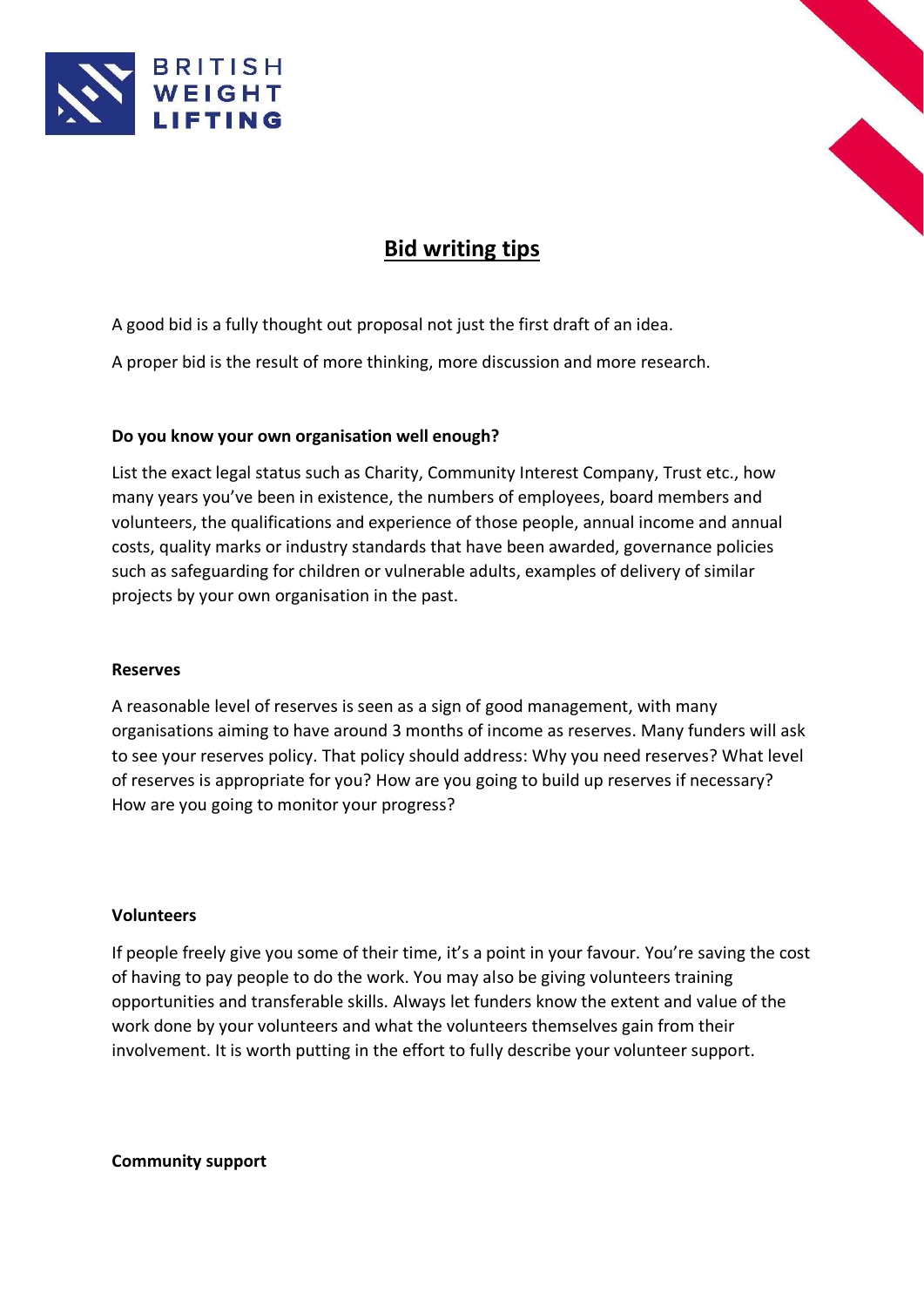If you can generate income or other support from local people and local businesses, then you are demonstrating the popularity of your project. Always let funders know the revenues you get from donors and the approximate value of other benefits in kind that you're receiving, as they don't appear in your accounts. Even if you could afford to buy your own brand-new computers, it is a much better story to say that a local business gave you their two-year-old ones free.

# **Supporting the project**

# **To directly support your project, assemble the following:**

- Your constitution
- Your annual accounts
- Your annual reports
- A list of trustees, patrons or vice-presidents.
- A detailed plan for the project
- A detailed budget for the project
- A background briefing on the need for the project
- Architectural drawings for a new building
- Case studies or examples of what the project can achieve
- CVs of the key personnel involved in the project
- Job descriptions of new posts being created
- A fundraising plan of where you intend to get the rest of the money
- You need to demonstrate that you have thought through all the facets of the project
- Legislation, insurances, health and safety, best practice, costs, etc.

# **Detail required**

# **A bid for equipment needs to show:**

- How often it will be used
- What insurances are required
- How much will that insurance cost
- What maintenance is required
- How will the maintenance be carried out
- How much will that maintenance cost

# **Standard funding bid**

It is useful to prepare a standard 2-page A4 funding bid plus a 1 page budget. You should aim to have an application which is just as effective in plain text as it is with complex typefaces, text boxes, tabulations and graphics.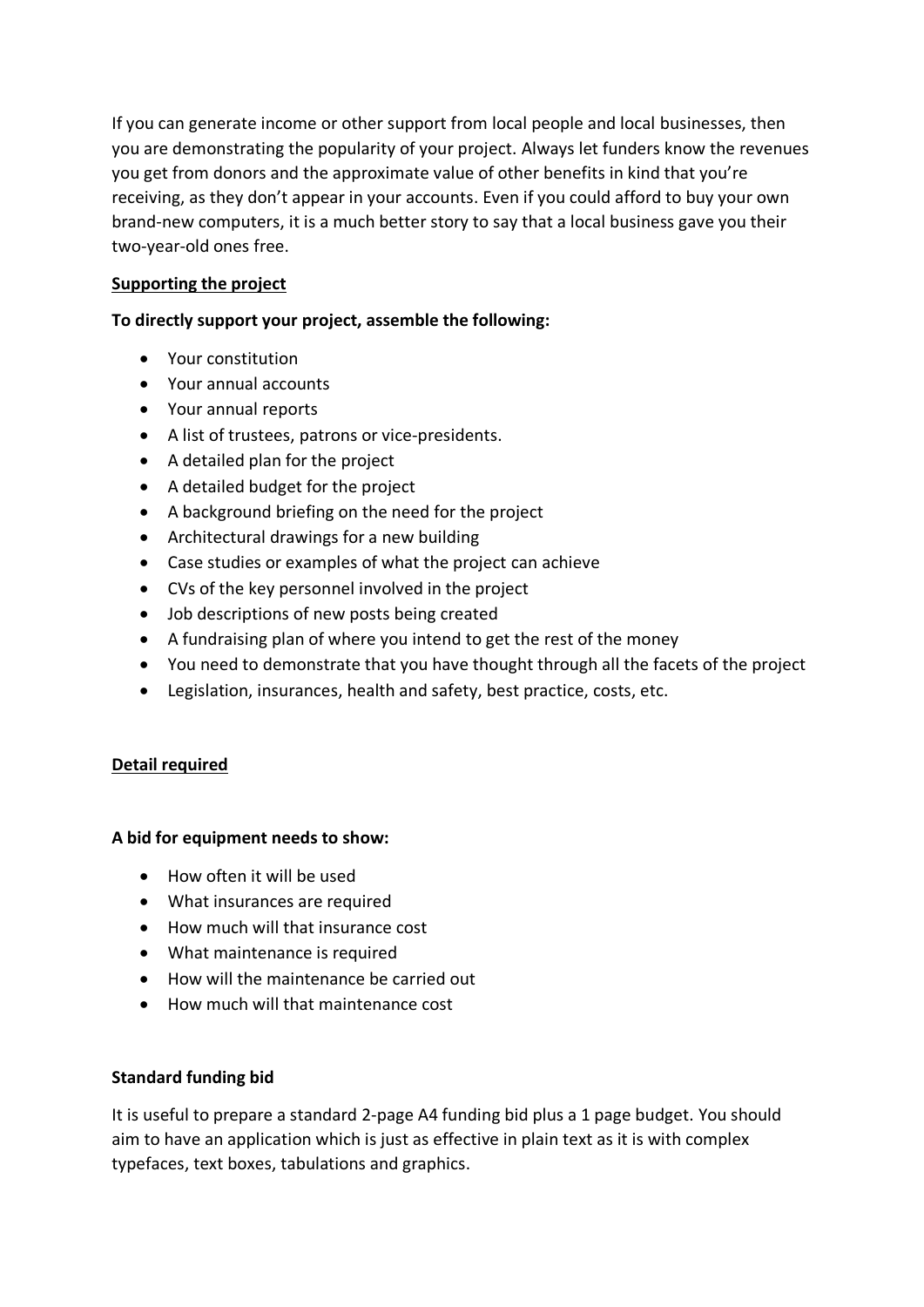### **Use simple statistics**

One or two key statistics can do more for your case than a whole page of words. Try to find some memorable statistics that support your project.

# **TERMINOLOGY**

These are the main terms used in the charity funding world. Need is the term used to describe a problem or issue. Aim is a brief statement of the overall purpose of your project.

Many applications are disappointingly vague about what they will do and how they will measure progress. Your application should be:

# **Specific:**

**-** your outcomes need to be tightly defined and relate directly to the need you have identified

explain what you are doing, why, where, how much it will cost and what will be done by who

# **Measurable:**

- you need to be able to measure the change or improvement that your work brings about

- You need to record information at the start, during and at the end of the project

#### **Achievable**

given the capacity of the organisation in terms of people and finances

#### **Realistic**

- capable of being achieved with those resources and within the timescale

#### **Time-bound**

- set within specific time periods
- **Provide evidence of need** > Equipment is needed because .... **Organisational Strengths** > We are best placed to deliver this project because ....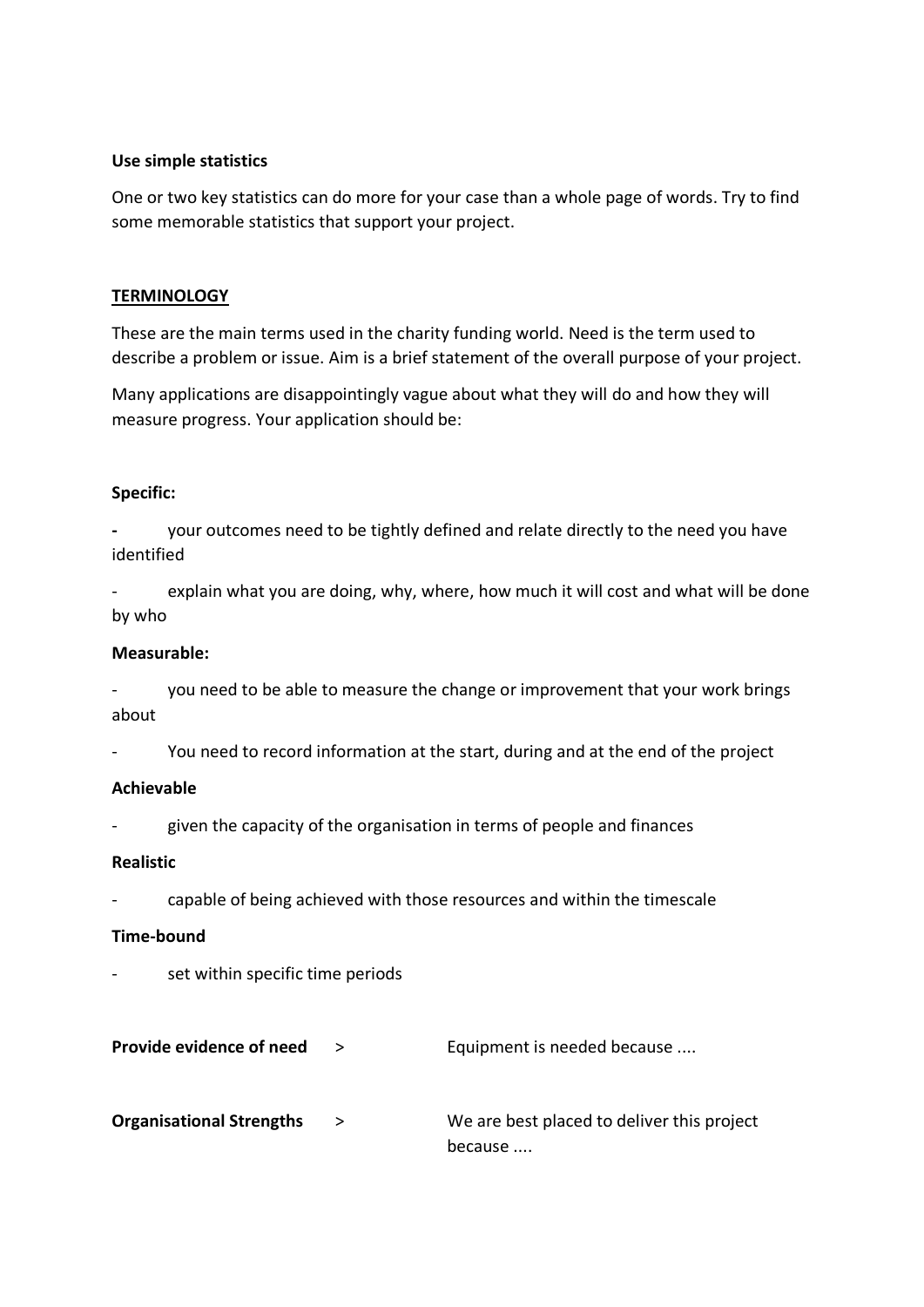List all the reasons why you are the best choice of organisation

**Outcomes & Impact** > Once the club is running ....

**Monitoring and evaluation > The club/having access to equipment will achieve ....** 

**Budget** > The equipment will cost ....

Despite having a one-page budget, summarise the main costs.

#### **60 funders' questions:**

#### **YOUR PROJECT**

- What community does the applicant wish to serve?
- What will the beneficiaries receive?
- How they will benefit?
- How has the applicant analysed need?
- Has the applicant defined the problem clearly?
- How will the organisation make a difference?
- Has the applicant shown what difference will be made?
- Does the programme work?
- How long will it be before the project can demonstrate an impact?
- How does the applicant see the problem?
- Are the activities well thought through with clear processes?
- Has the applicant set out why, what, where, when and how?
- What are other agencies doing in this area?
- What other strategies are in place?
- Will the applicant work in partnership with others carrying out similar work?

#### **OUTCOMES**

- What outcomes are proposed to be achieved through the project?
- What evidence is there that the scheme is the best way of going about things?
- What is the project's exit strategy?

#### **WIDER IMPACT**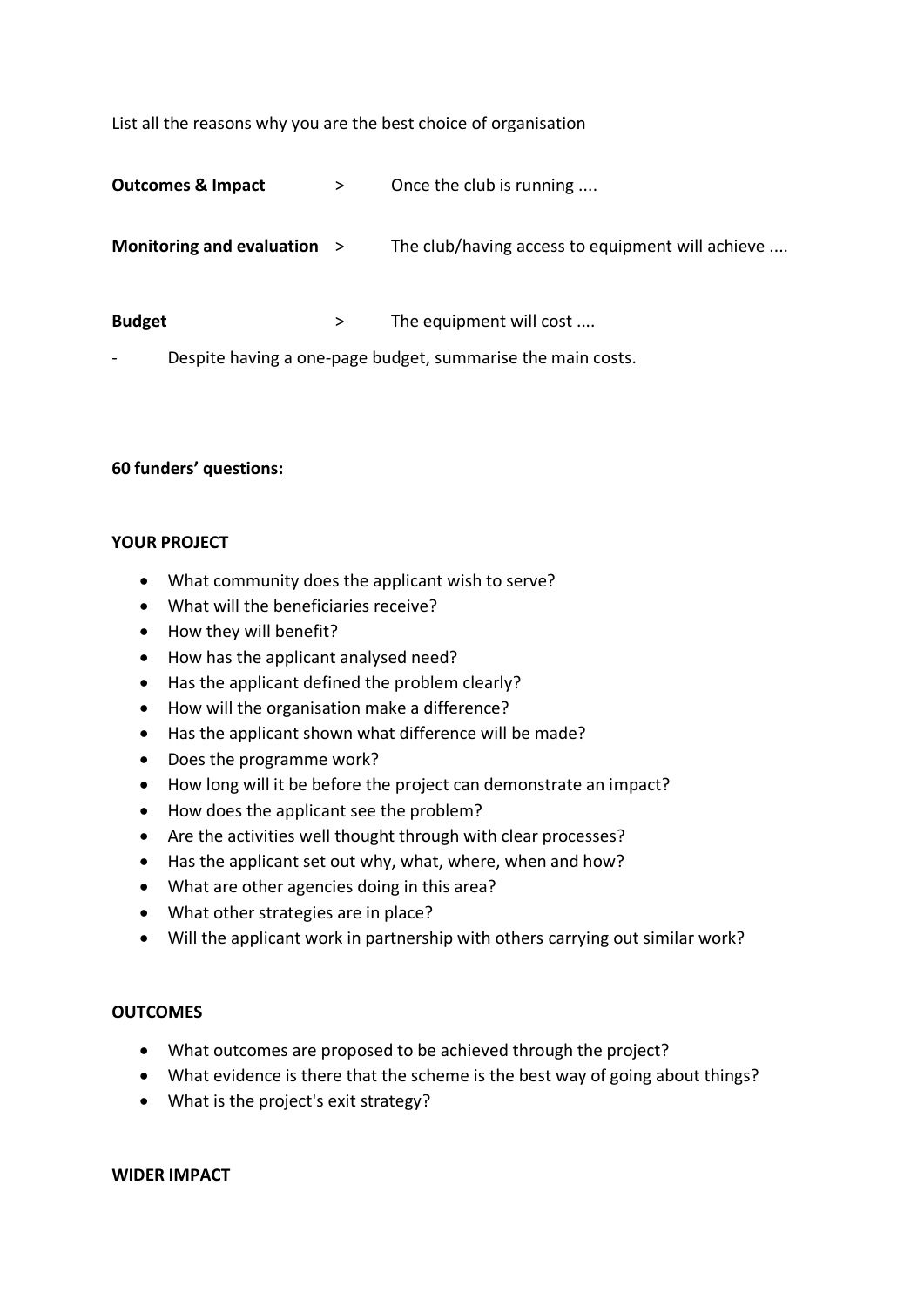- What is innovative about the project?
- Can the innovative aspects be replicated in other situations?
- If the project isn't innovative why does the application merit a grant?
- How does the organisation propose to disseminate any practical experience and lessons learned from the project?

# **YOUR ORGANISATION**

- Why is your organisation running the scheme?
- Why are you the best placed to run it?
- Have you supplied details of your organisation's training and past experience?
- Does your organisation have the resources such as finance, staff, volunteers, buildings and material?
- Does your organisation have the expertise such as track record, knowledge, quality assurance and training?
- If not, where will these skills come from?
- Does your organisation have a clear management structure?
- Does the application have the support of the senior people in the organisation?
- Has your organisation complied with its constitution?

#### **FINANCE**

- Have you supplied your latest annual accounts?
- Do they give a picture of a well-run viable organisation?
- Are there high balances being carried forward?
- What are the major sources of income at the moment?
- Will these sources continue?
- If not, what is being done to secure the organisation's future?
- Is the budget realistic?
- What proportion of the total required is being requested from the funder?
- Where will the balance come from?
- Have other applications already been made?
- Have any been successful?
- Are any pending?
- When will the outcomes be known?
- Does the budget for the project balance income and expenditure?
- Does the budget represent value for money?
- What happens if the whole budget is not raised?
- Will it be possible to function on less?
- Will plans have to be adjusted?
- Will you still go ahead?